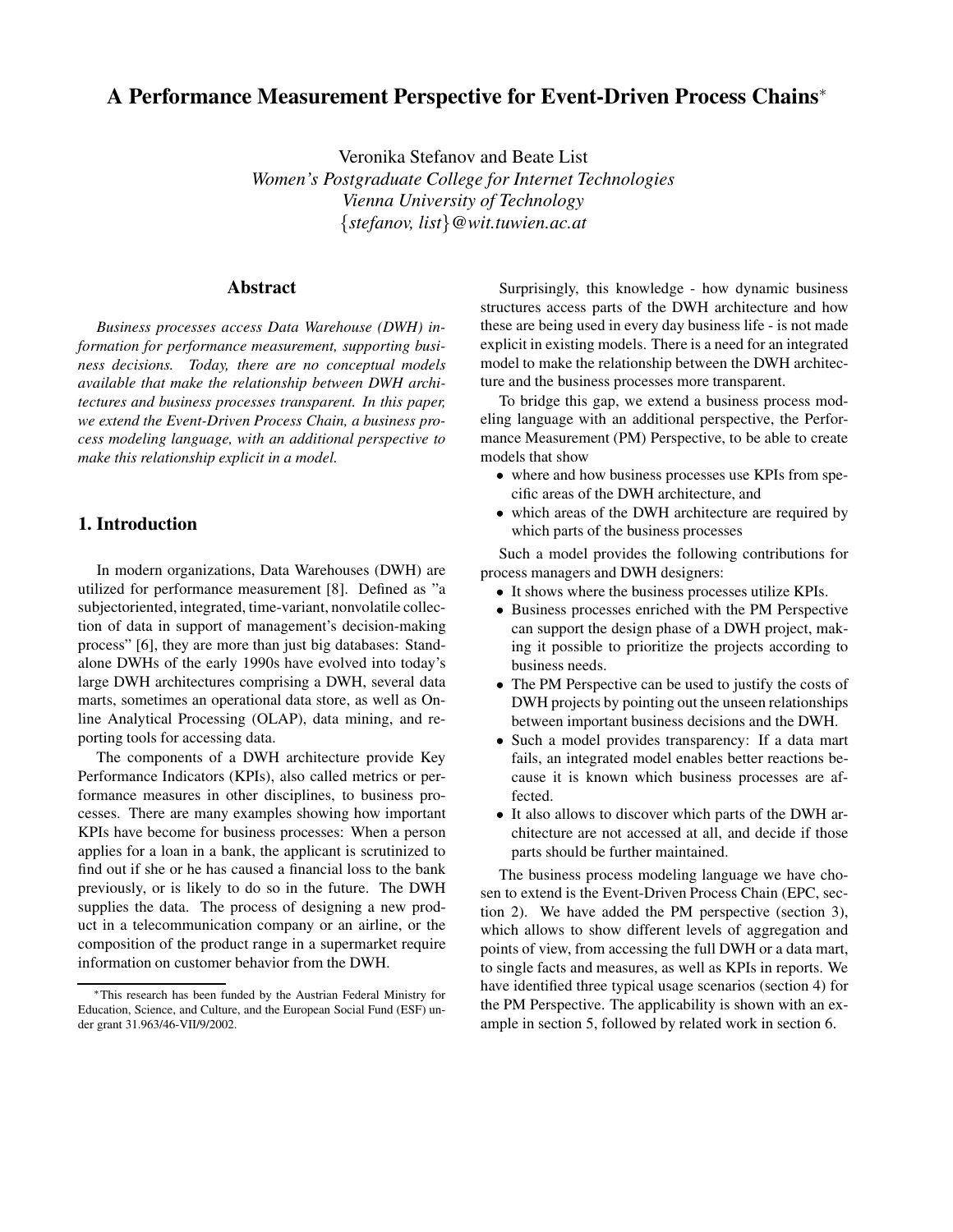## **2. Event-Driven Process Chains (EPCs)**

The *Architecture of Integrated Information System* (ARIS) [7] divides complex business process models into separate views to reduce the complexity. The views can be handled independently. There are three views focusing on functions, data, and the organization (see Figure 1), and an additional view focusing on the integration of the other three.



#### **Figure 1. ARIS Views**

The *Data View* contains events and statuses. Events such as "customer order received", or "invoice written" are objects that represent data. Statuses such as "customer status" and "article status" are also represented by data. As it was the most widespread design method in the area of data modelling, Chen's Entity-Relationship (E/R) model [3] was adopted into the ARIS framework. Today, the UML class diagram is also used [9].

The *Function View* describes the activities to be performed by the process, the individual subfunctions, and their relationships.

The *Organization View* represents the organizational structure. This includes the relationships between organizational units, between employees and organizational units, and employees and roles.

The *Control View* links functions, organization and data, thus integrating the design results of the different views. The various elements are connected into a common context by the control flow. The resulting model is the EPC.

EPCs are used by many companies for modelling, analyzing, and redesigning business processes. They were developed in 1992 at the Institute for Information Systems of the University of Saarland, Germany, in collaboration with SAP AG. The EPC is based on the concepts of stochastic networks and Petri nets.

A basic EPC consists of the following elements (Figure 2): *Functions* are active elements. They model the activities within the company. *Events* are created by processing functions or by actors outside of the model. An event may act as a pre-condition or post-condition of a function. *Logical operators* (AND, XOR and OR) connect functions and events. The extended EPC adds the following elements: An *Organization Unit* or *Role* is responsible for performing a function. *Information Objects* represent input or output data of a function. They correspond to entities or attributes of the E/R model.



**Figure 2. EPC Elements**

#### **3. Performance Management Perspective**

We extend the EPC with an additional perspective. It integrates the information about where the process makes use of the KPIs provided by the DWH architecture. These models make the hidden knowledge about the relationships between the business processes and specific areas of the DWH architecture explicit.

#### **3.1. The Extended Meta-Model of the EPC**

We have chosen the EPC as a basis for our model because of its wide-spread use in many companies for modelling business processes, and because of its flexible view concept, that allows to separate the different aspects of a business process. We can easily add another perspective while keeping the original structure intact.

The EPC meta-model (white) including the *PM Perspective* (dark) is shown in Figure 3. Each EPC consists of one or more *Functions* and two or more *Events*, as an EPC starts and ends with an event and requires at least one function for describing a process.

An *Additional Process Object* may be assigned to one or more functions, for example an *Information Object* or an *Organizational Structure*. All types of additional process objects may be assigned to any function.

We extend the EPC meta-model with the PM perspective and introduce a *PM Information Object* as an additional process object. The detailed meta-model of the PM perspective is shown in Figure 4. All elements of the meta-model are specializations of the PM Information Object. All PM information objects are additional process objects in terms of the EPC, which means that they can be assigned to a function that uses the KPIs supplied by them.

What is a PM information object? It represents the ways in which a business process might access specific areas of the DWH architecture, e.g. decision makers might use reports or analysis tools to obtain KPIs. In a detailed model of a business process, the individual data entities and attributes accessed by a function could be shown. On the larger scale,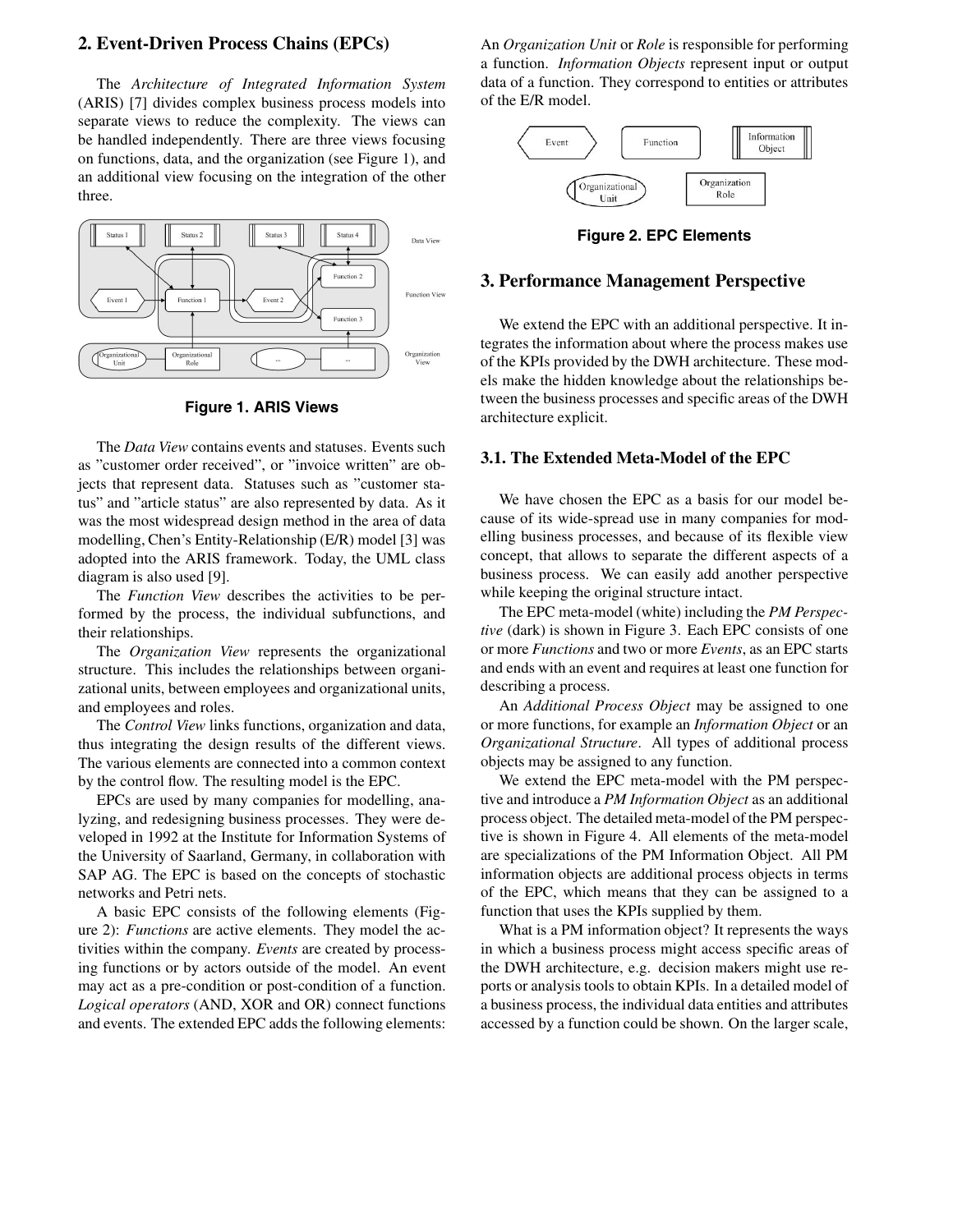

#### **Figure 3. EPC Meta-Model with PM Information Object and PM Flow Connector**

a process accesses the whole data warehouse, or individual data marts.

We have thus identified three main categories of PM information objects: *PM Data Repositories* (the different databases of the DWH architecture), *PM Data Objects* (the elements of a data model), and *PM Information Presentation Objects* (the data presentation to the user). They are shown in Figure 4.



**Figure 4. Meta-Model of PM Perspective**

## **3.2. PM Information Presentation Objects**

In a DWH architecture, there are usually tools and applications providing users with prearranged information. We call these collections of information *PM Information Presentation Objects*, and have identified two different types: *Report* and *Interactive Analysis*. A report is a kind of document containing the KPIs related to a certain area, for example a report on sales in the south region for the 4th quarter of 2004. The values contained in a report do not change over time. An interactive analysis on the other hand is closer to a tool. It provides its users with regularly updated values and can be used for continuous performance monitoring. In the EPC we can show e.g. a certain report that a function accesses. The notation for PM information presentation objects is shown in Figure 5.



**Figure 5. Notation of PM Information Presentation Objects**

#### **3.3. PM Data Objects**

In order to provide a more detailed view of the data accessed by the functions of an EPC, we also want to model the individual data entities contained in the PM data repositories. These *PM Data Objects* are generally represented by conceptual data models. If a function needs data on the revenue of a certain product range, it can be modeled to access the corresponding PM data object directly.

Depending on the type of repository, the overall architecture, and the preferences of the designers, different kinds of data models can be used. The two main types relevant to DWH applications are entity-relationship modeling and multidimensional modeling [4]. In the first case, we use the Entity-Relationship model (E/R) [3] and in the latter, the Multidimensional Entity-Relationship (ME/R) model [10].

We have chosen the ME/R as a conceptual model for multidimensional modeling because of its simplicity and expressiveness. The ME/R extends the E/R model by adding three elements that are specializations of existing E/R elements. In terms of a multidimensional model, a *fact* table contains the subject of analysis (e.g. sales fact, transactions fact, etc.). Its attributes (e.g. amount, duration, etc.) are called *measures*.

The PM data objects of an E/R model are either *Entities* or individual *Attributes*. In the case of the ME/R, they are *Facts* or *Measures*. Their notation is shown in Figure 6. Whether entities/facts or attributes/measures are to be used as additional process objects in the EPC depends on the granularity of the EPC functions.



**Figure 6. Notation of PM Data Objects**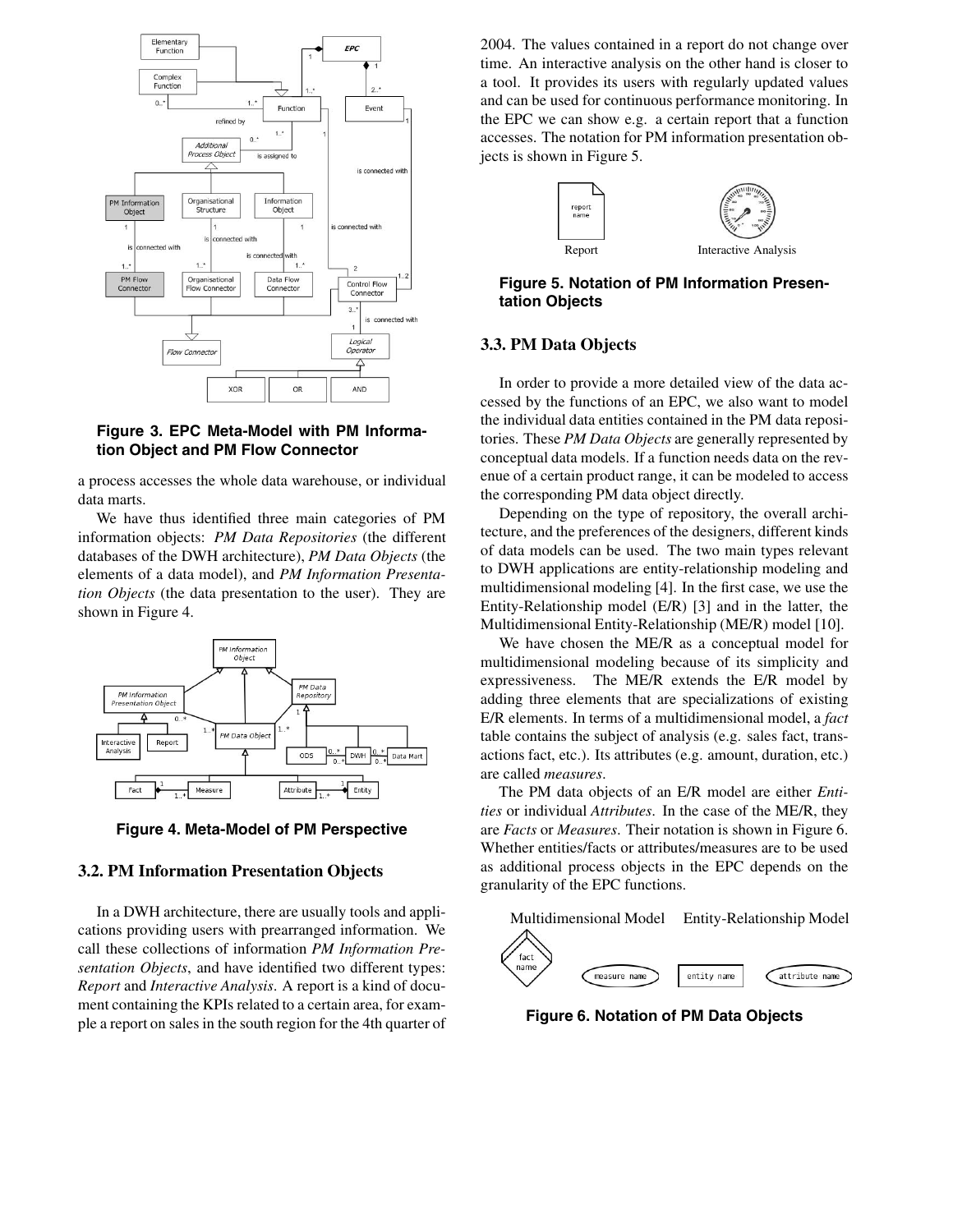#### **3.4. PM Data Repositories**

*PM Data Repositories* represent different types of databases as used in DWH settings. Our approach is not limited to any specific DWH architecture, but can be applied to a wide selection of architecture types.

Different combinations of PM data repositories may occur in an organization. In large multinational organizations it is not uncommon to have more than one DWH. A large DWH often co-exists with smaller Data Marts (DM), departmental subsets of a DWH focused on selected subjects [2]. The data marts might obtain their data from the data warehouse, meaning that a data mart acts as a kind of materialized view on the DWH. Or the data marts may be created individually, and then later be integrated into an organization-wide DWH, making operations that span several data marts possible. Also, there may be none, one or more Operational Data Stores (ODS), located between the operational systems and the DWH [5]. Depending on the architecture, end user applications may query individual data marts and/or the DWH, or even access the data in the ODS directly.

In order to allow the greatest possible flexibility while still providing meaningful content in the models, we have identified three basic types of PM data repositories: the *DWH*, the *DM*, and the *ODS*. The notation for these elements is shown in Figure 7.



**Figure 7. Notation of PM Data Repositories**

To illustrate the relationships between the PM data repositories we propose a simple repository dependency diagram. In the example shown in Figure 8, the DWH depends on two independent ODS systems, and in turn supplies four data marts with PM data.



**Figure 8. Data Repository Dependency Diagram**

#### **4. Usage Scenarios**

We have identified three main scenarios regarding the usage of the PM perspective. They depend on the target user group, and offer modeling solutions for typical every-day requirements.

*DWH managers* are looking for the big picture, an overview of what is going on. They will use EPCs showing business processes with the PM data repositories. This allows them to find answers to questions such as "Which processes use this data mart?", "Which business processes require direct access to the DWH?", or "If this data mart fails, which processes are in danger?".

*Business users* are interested in business decisions. An EPC model showing an individual business process or subprocess in connection with reports and interactive analyzes will support questions such as "Which reports are accessed where?" and "Which important business decisions are supported by the DWH environment?"

*DWH designers* and *developers* need to understand the details of how the DWH environment is used. They will use a fine-grained model of a business process or subprocess with facts and entities, attributes or measures.

## **5. Example: EPCs and the PM Perspective**

We have extended the EPC with the PM perspective. The PM information objects can be used as additional process objects, indicating that a function accesses the information provided by the object.

The example process in Figure 9 does not correspond directly to one of the usage scenarios introduced in the previous section, but it is better suited as a light-weight example. It illustrates the use of the PM data object "Fact" and the PM data repository "DWH".

An insurance company checks every claim it receives for potential fraud. The three-step fraud detection process is aimed at reducing the overall cost for the company by minimizing the number of claims that have to be checked by human specialists.

Therefore, each claim is first subjected to an automated check that sorts out the large amount of genuine claims. Beyond identity verification and checks against lists of known offenders, this step involves various analysis techniques (significant outliers, conflicting or duplicate transactions, etc.). The function *automated check* does not need access to the DWH. As a result of the function, the claim is either *suspicious* or *not fraud*. The *suspicious* claims are forwarded to the fraud detection department for review and further analysis.

The function *review* lies in the responsibility of the fraud detection department. The details of the previous step are